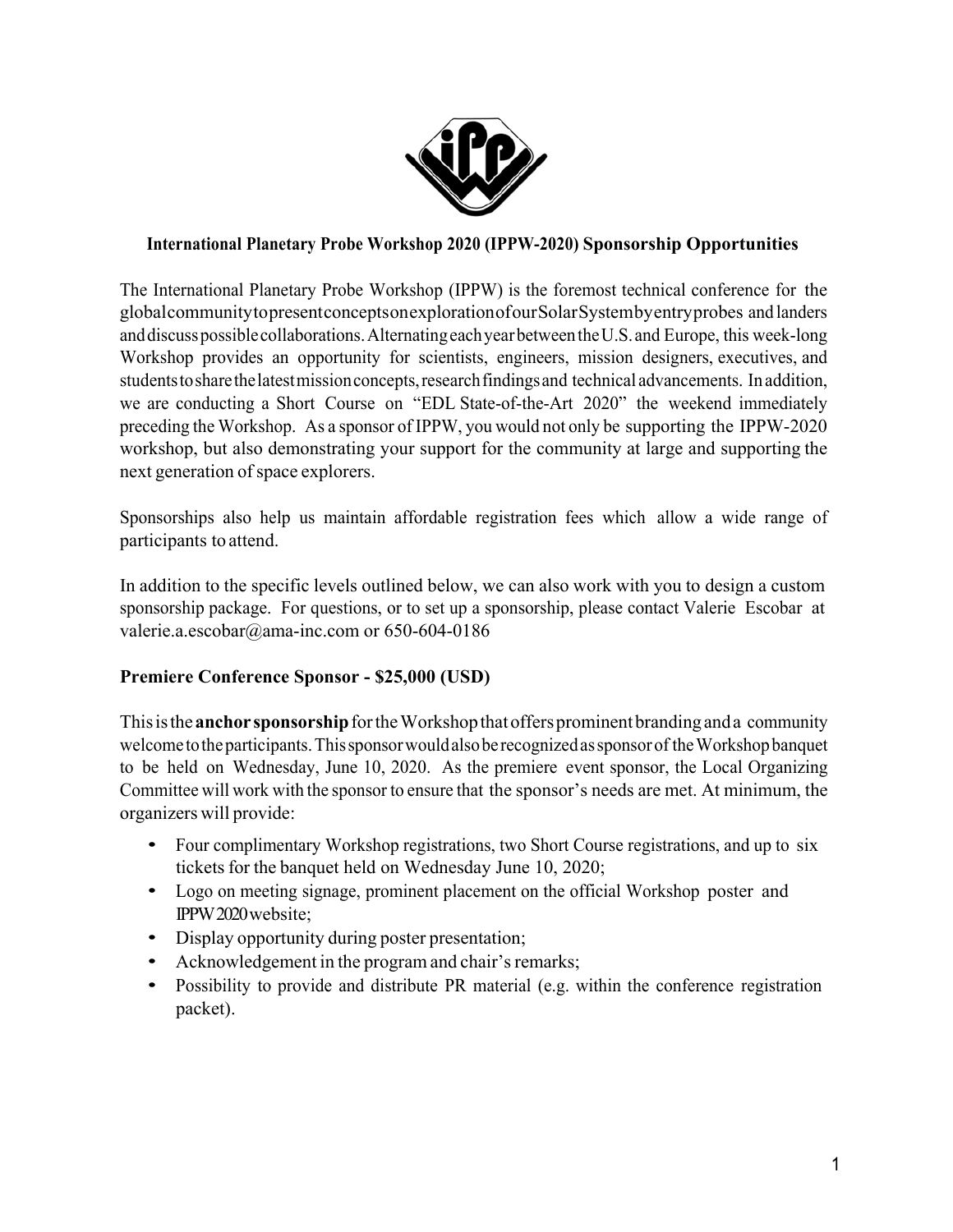### **Short Course Sponsor - \$20,000 (USD)**

This is the premiere sponsorship offering to support the two-day Short Course on "EDL State-of-the-Art 2020" which will serve as a tutorial on current, established EDL technologies and those that should now be considered mature and available within the community, and immediately precedes the main IPPW Workshop. This topic will generate significant interest and will provide the sponsor with excellent branding opportunity and the chance to show their support for this continually evolving capability. The Local Organizing Committee will work with the sponsor to assure the sponsor's needs are met. At a minimum, the organizers will provide:

- Four Short Course registrations, two complimentary Workshop registrations, and up to six tickets for the banquet held on Wednesday June 10, 2020;
- Logo on meeting signage, prominent placement on the official Workshop poster and IPPW 2020 website;
- Display opportunity during poster presentation;
- Acknowledgement in program and chair's remarks;
- Possibility to provide and distribute PR material (e.g. within the conference registration packet).

### **Welcome Reception Sponsor - \$10,000 (USD)**

Sponsorship of the Workshop's welcome reception being held on Monday June 8, 2020 will afford prominent branding and serve as a welcome to the IPPW community and Workshop participants. The Local Organizing Committee will work with the sponsor to assure the sponsor's needs are met. At a minimum, the organizers will provide:

- Two complimentary Workshop registrations, two Short Course registrations, and up to six tickets for the banquet held on Wednesday June 10, 2020;
- Logo on meeting signage, prominent placement on the official Workshop poster and IPPW 2020 website;
- Display opportunity during poster presentation;
- Acknowledgement in Workshop program and chair's remarks;
- Possibility to provide and distribute PR material (e.g. within the conference registration packet).

## **IPPW Activities Sponsor - \$7,500 (USD)**

A key part of any IPPW is the ability to experience the best of what the host city has to offer. Five consecutive days of technical presentations necessitates a break allowing the Workshop participants time to explore the local region. IPPW-2020 will provide participants with at least two activity options, one scientific and technical, and the other highlighting the cultural and/or natural aspects of the Monterey area. These activities are still being researched, and the Local Organizing Committee is happy to work with the activities' sponsor on identifying potential activities. Benefits of the activities partnership include: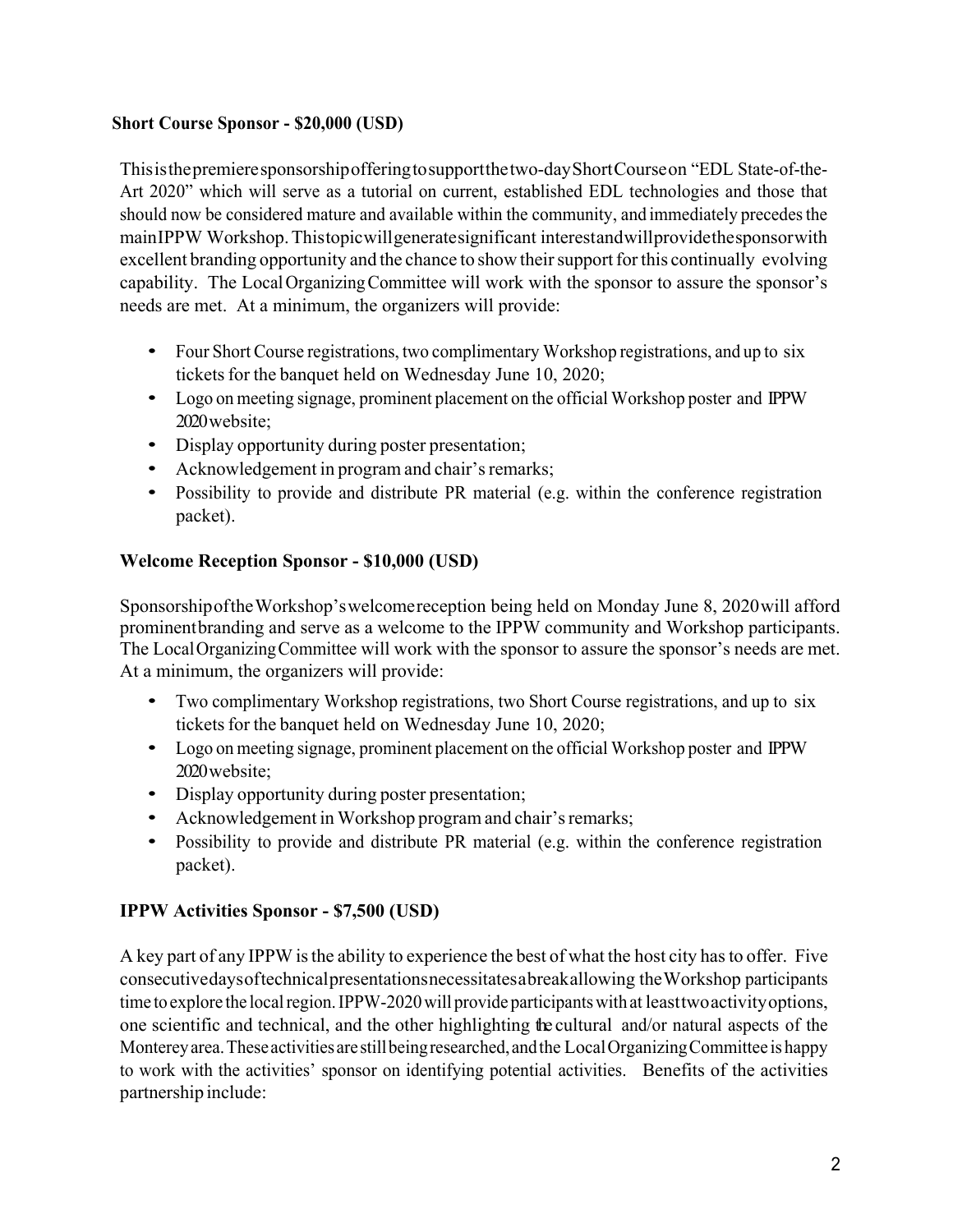- One complimentary Workshop registration, one Short Course registration, up to four spots to join on either of the activities, and two additional seats at the banquet held on Wednesday June 10, 2020;
- Logo on meeting signage, official Workshop poster, IPPW 2020 website, and transportation (e.g. charter bus) to and from the activities;
- Acknowledgement in Workshop program and chair's remarks;
- Possibility to provide and distribute PR material (e.g. within the conference registration packet).

## **Poster Session Reception Sponsor - \$6,000 (USD)**

The poster session reception will be held in 1-2 sessions and provides the sponsor with prominent branding and an opportunity to welcome participants. The Local Organizing Committee will work with the sponsor to ensure that their needs are met. At a minimum, this sponsorship includes:

- One complimentary Workshop registration, one Short Course registration, plus two additional seats at the banquet held on Wednesday June 10, 2020;
- Logo on meeting signage, official Workshop poster and IPPW 2020 website;
- Display opportunity during poster presentation session;
- Acknowledgement in meeting program and chair's remarks;
- Possibility to provide and distribute PR material (e.g. within the conference registration packet).

# **Explorers Sponsorship - \$5,000 (USD)**

The Explorers Sponsorship provides an opportunity for your organization to engage with Workshop participants and to show your support for this community. The Local Organizing Committee will work with the sponsor to ensure that their needs are met. At a minimum, this sponsorship includes:

- One complimentary Workshop registration and two additional seats at the banquet held on Wednesday June 10, 2020;
- Prominent acknowledgement on meeting signage and IPPW 2020 website;
- Acknowledgement in meeting program and chair's remarks;
- Possibility to provide and distribute PR material (e.g. within the conference registration packet).

# **Student Sponsor - \$2,500 (USD)**

IPPW aims to actively include student presentations during the Workshop. In order to support students in attending the Short Course and Workshop, the Student Organizing Committee (SOC) depends on institutional contributions to grant student travel and registration scholarships.

Scholarships are awarded by an evaluation of a student's application and letters of commitment. In addition, students receiving scholarships are required to actively participate in the Workshop with an oral or poster presentation. The SOC also plans a student social event on the Sunday evening proceeding